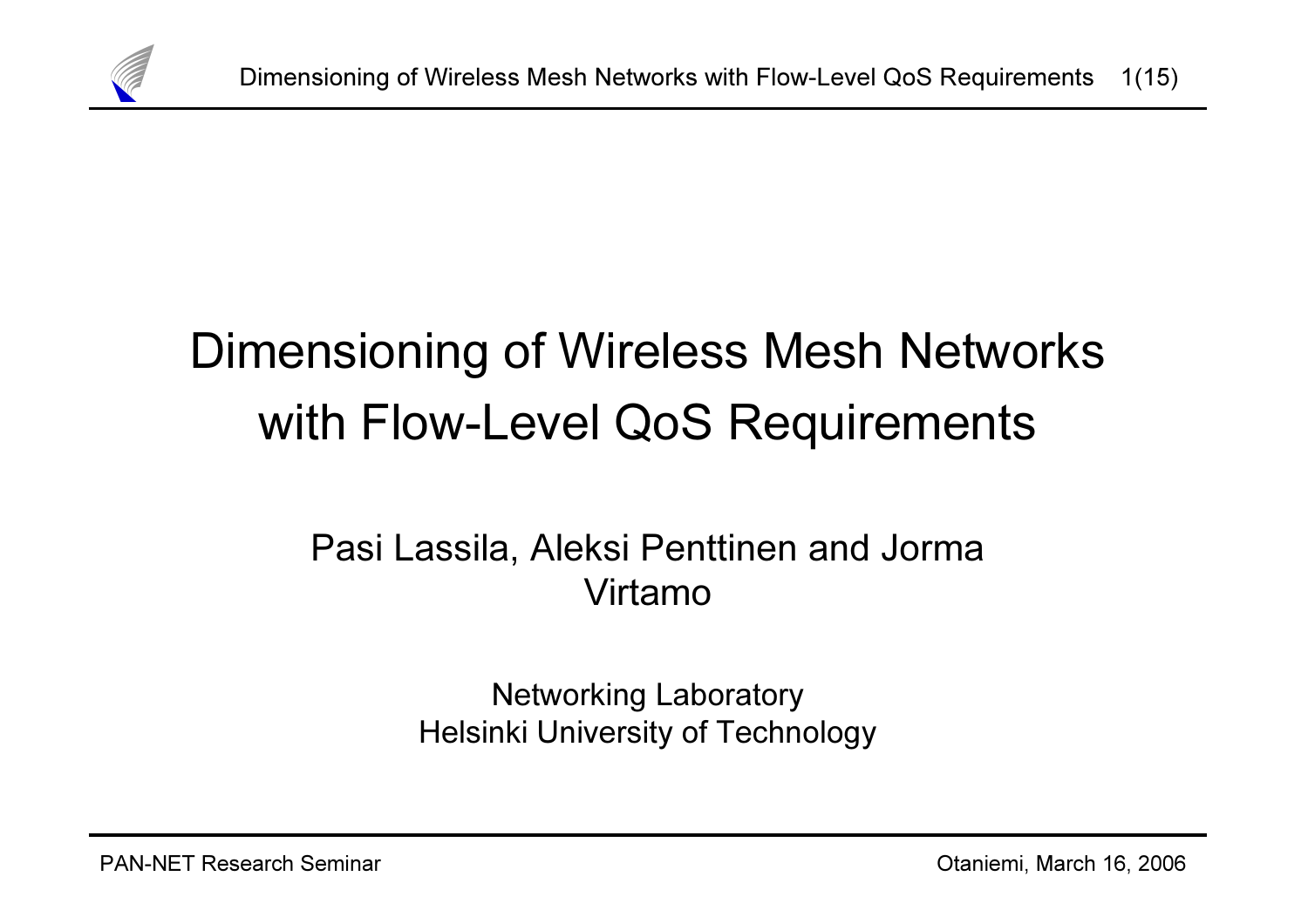

## Introduction

- – Dimensioning problem
	- Given the network (nodes, links, routing) and the traffic demands
	- Determine link capacities such that a given criterion is fulfilled
	- Relation to QoS: criterion must be a meaningful performance metric for users
- – Background
	- Dimensioning of wireline IP access networks for data traffic
	- Based on applying recent flow-level network models of data traffic
- – Scope of this work
	- Extend ideas from earlier work to Wireless Mesh Networks (WMNs)
	- Main point: include impact of wireless interference in the modeling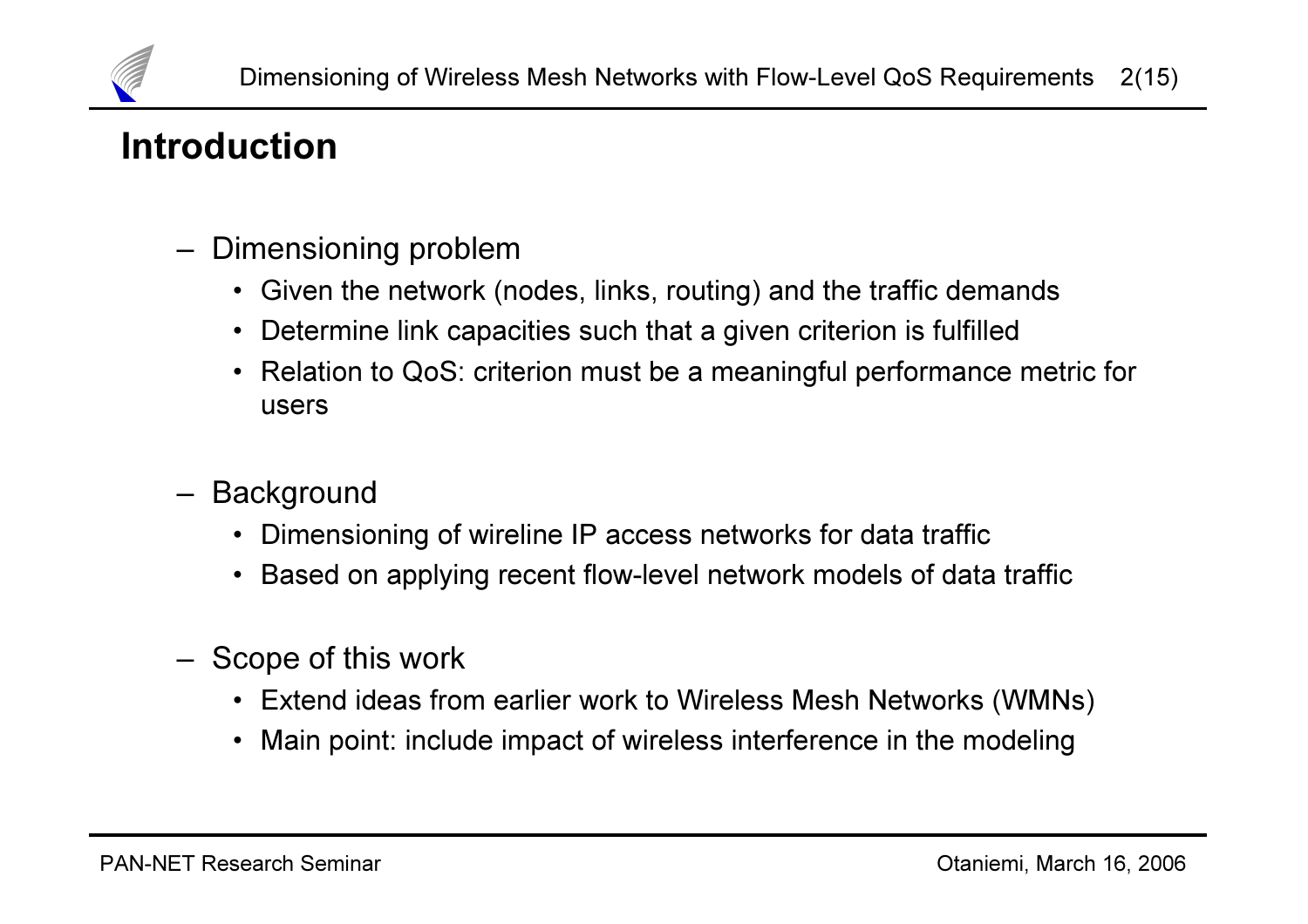

# Flow-level modeling and dimensioning (1)

- "Good old" circuit switched networks
	- QoS determined by blocking probability
	- Dimensioning based on classical Erlang formula (insensitivity!)
- – Other approaches to dimensioning IP networks
	- Bertsekas-Gallager square root method: based on packet level QoS
	- Multi-commodity flow optimization (e.g., Pioro et al): easy to apply, but ignores the stochastic (dynamic) nature of traffic
- What is QoS in IP networks?
	- No established QoS metric has been defined
	- Majority of Internet traffic is elastic (controlled by TCP)
	- Users experience QoS at the flow level (e.g., as file transfer delay)
	- Natural choice for the QoS metric is the flow throughput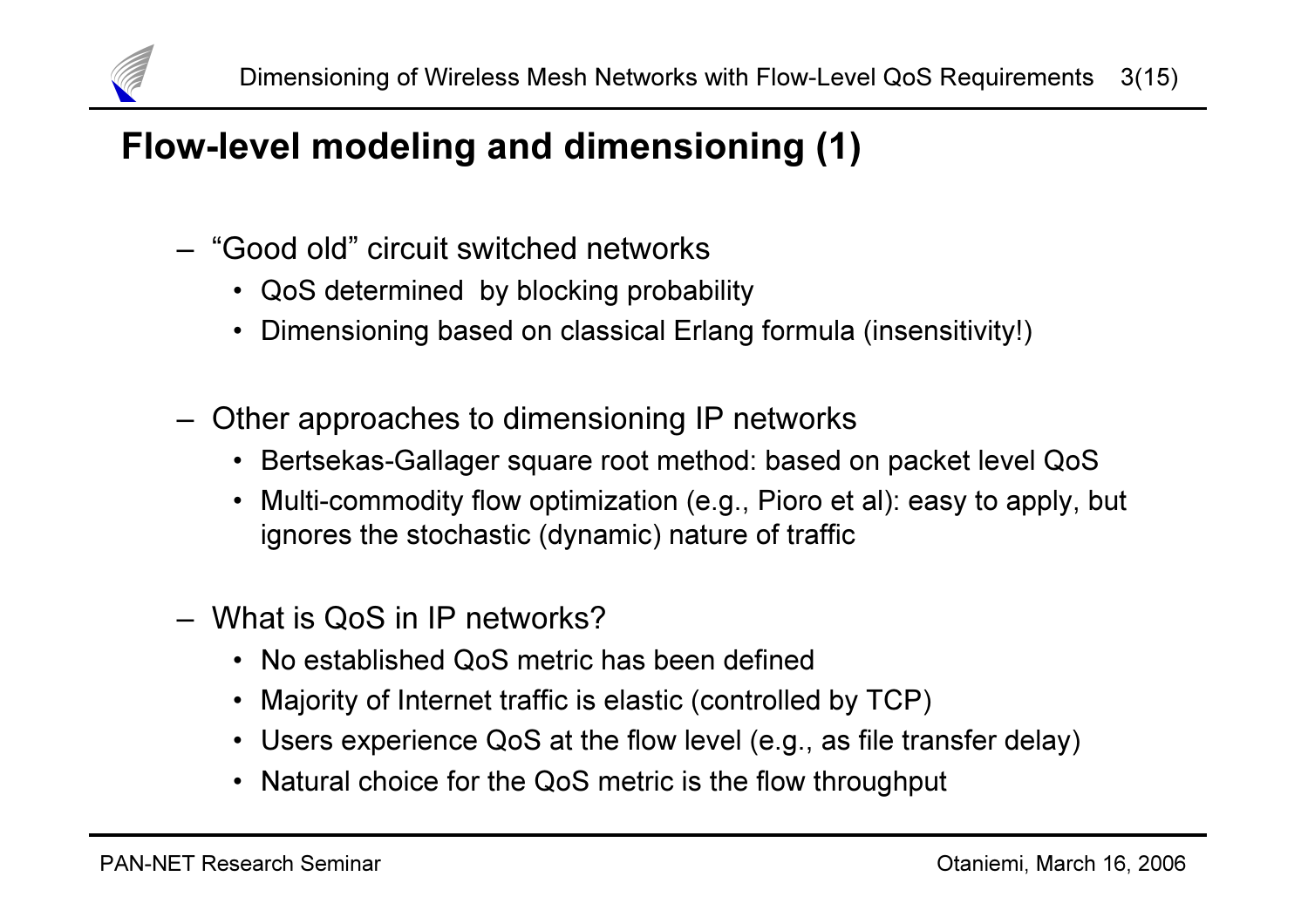

# Flow-level modeling and dimensioning (2)

- – We apply flow-level models based on balanced fairness (BF)
	- Flow-level performance depends on random flow arrivals, random file lengths and how the flows share the capacity
	- BF is an idealized fair bandwidth sharing scheme for which performance can be computed efficiently, at least approximately
	- BF approximates max-min fairness and proportional fairness, for which performance can not be easily evaluated
	- The models are robust, i.e., performance only depends on the load

#### $\implies$  BF is used as a computationally efficient tool that allows robust dimensioning based on flow-level throughput

- Practical use of the results:
	- Approximate answers to "how much capacity is needed?"
	- Provides "educated guesses"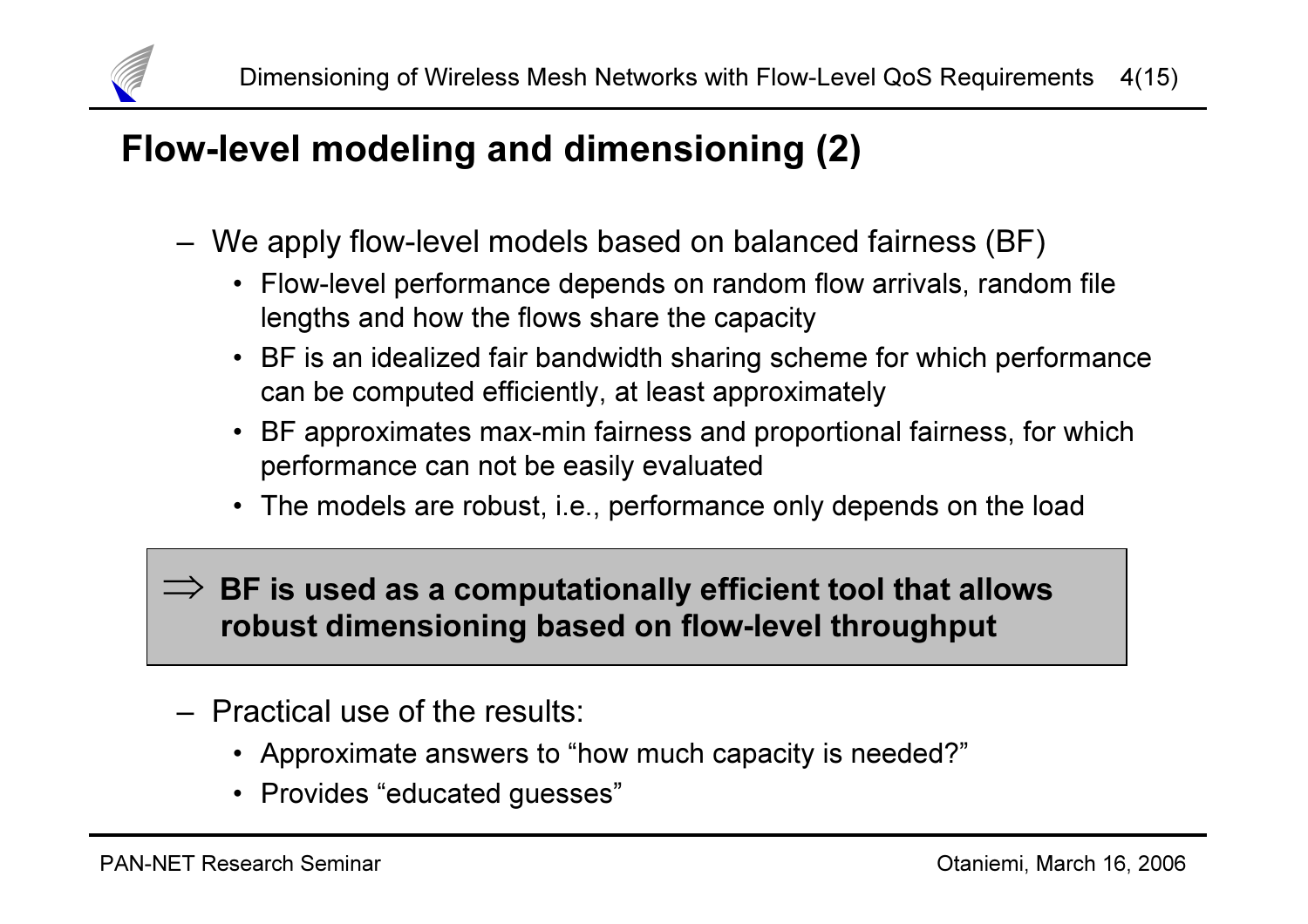

#### Where is dimensioning at flow-level required?

–On a given link, flow throughput  $\approx C - \rho$  (available capacity)

- Core network links are "transparent"
	- Even with modest over-provisioning,  $C - \rho$  is so huge that core does not affect e2e delays
- – In access networks (ANs) throughput criterion is closer to offered load
	- More detailed dimensioning is needed

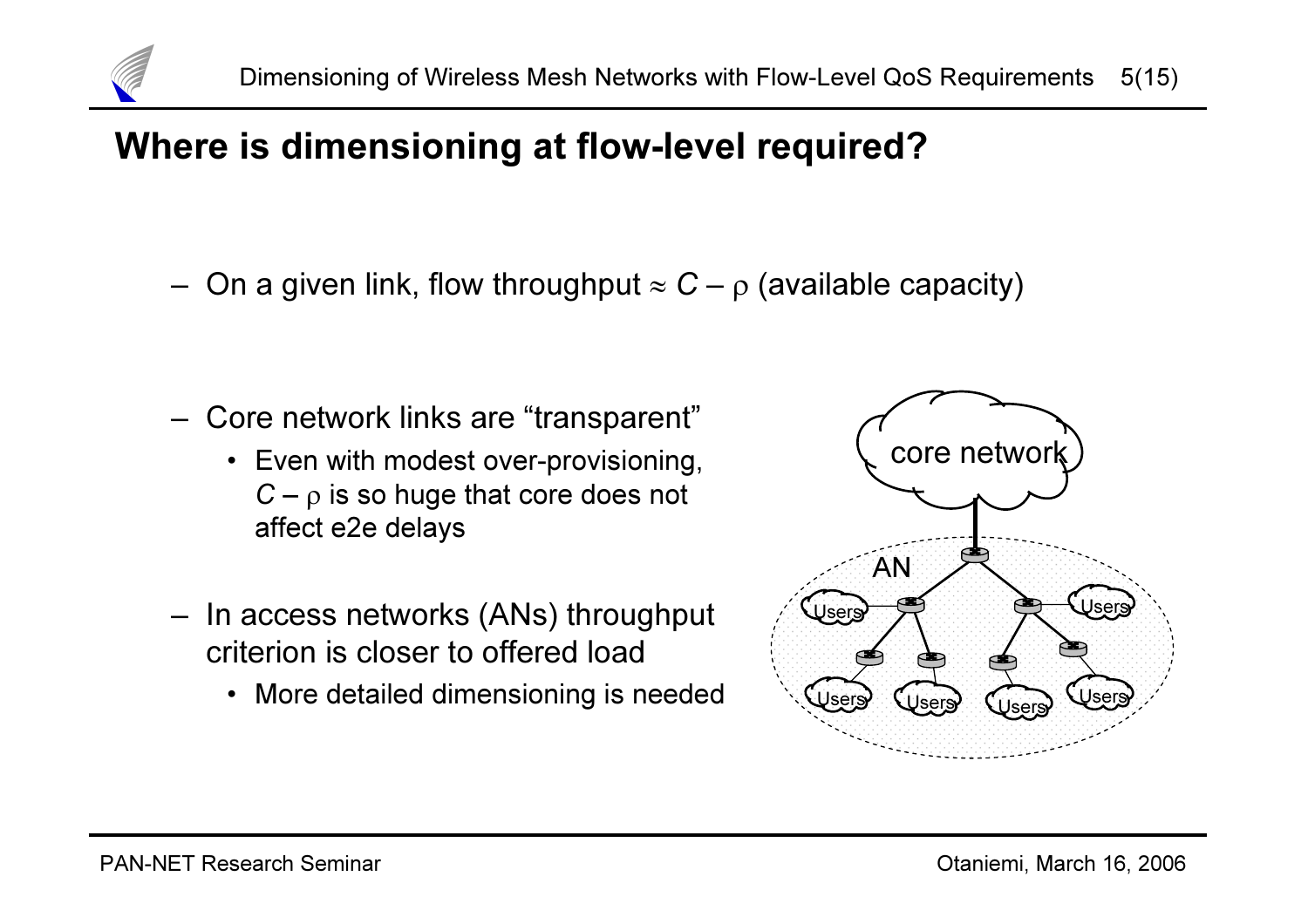

# Backbone WMN (Wireless Mesh Network)

•WMN consists of

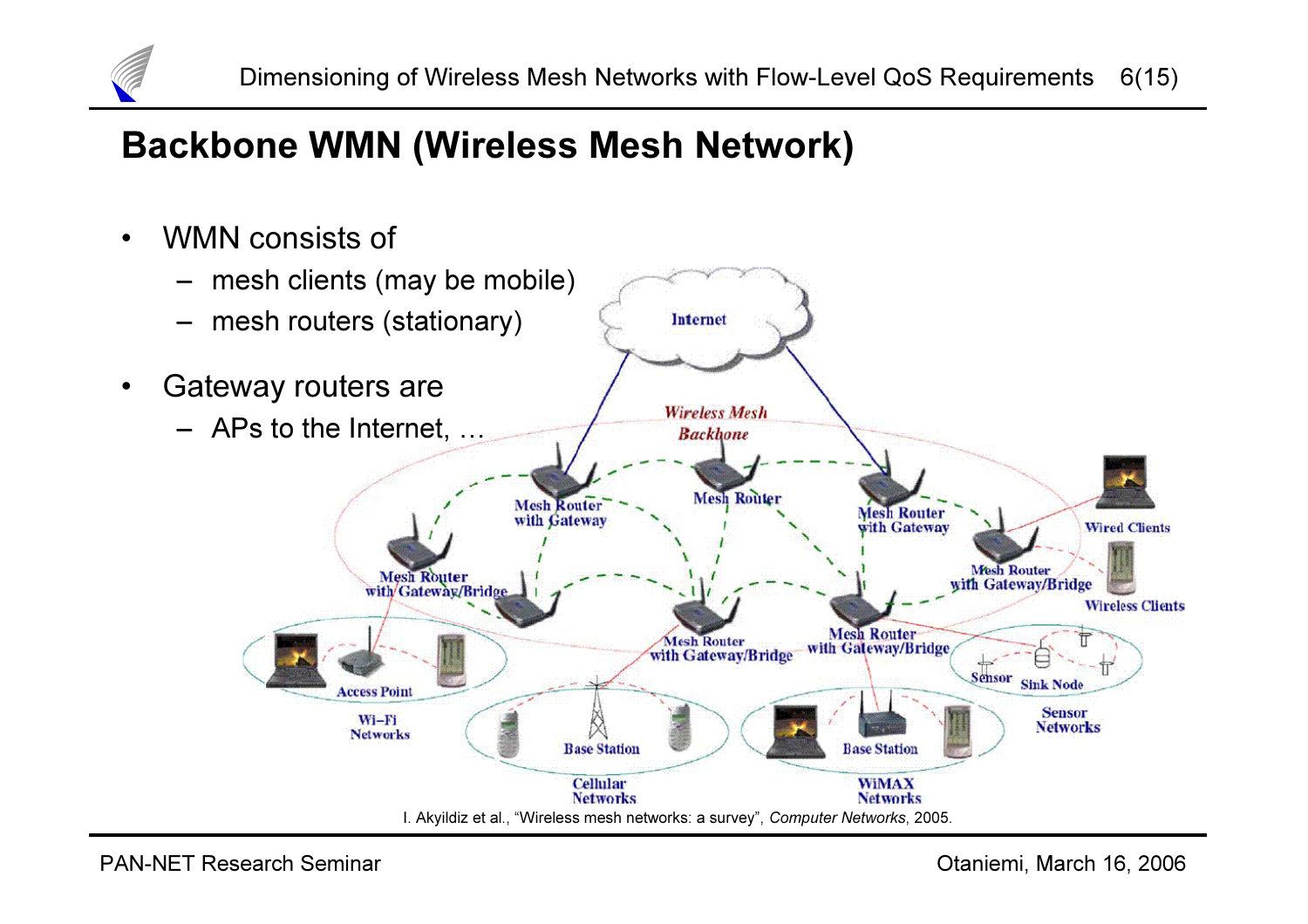

# Practical (existing) example of WMN

- • Community/neighborhood networks providing wireless access to Internet
- • Companies:
	- Legacy vendors:
		- Motorola
		- Cisco
		- Nortel
		- Microsoft
	- New start-ups:
		- Tropos Networks
		- Mesh Dynamics
		- •…



http://research.microsoft.com/mesh/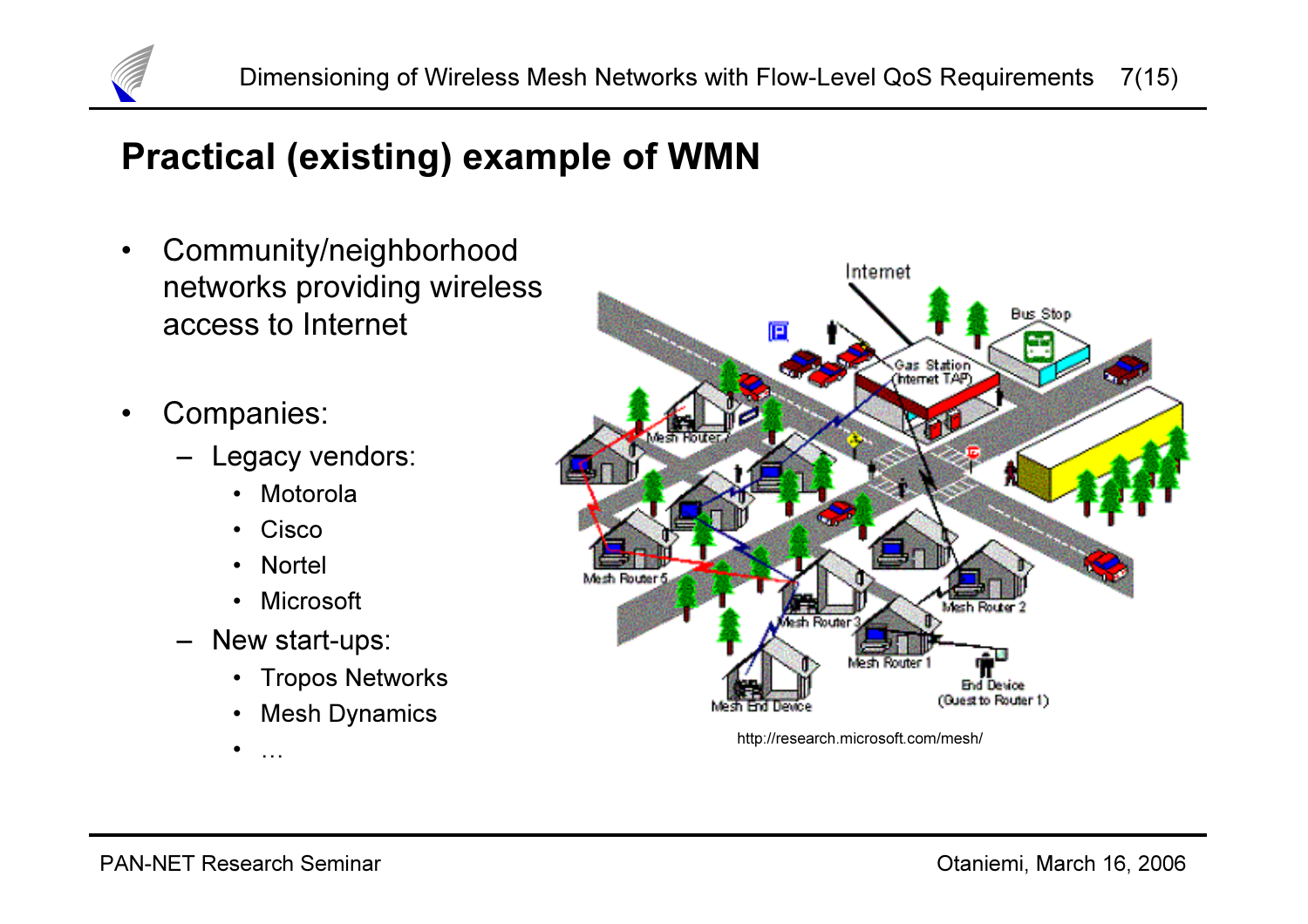

# Network model and assumptions (1)

- • Network consists of nodes connected by uni-directional links
	- $-$  Set of links denoted by  $\mathsf{L} = \{1, \ldots, L\}$
- • Routing is fixed and traffic matrix is given
	- $-$  There are K classes of flows, i.e., K routes
	- $\,$  **R** $_{i}$  = set of links on the route of class  $i$
	- $\,$  **F** $_{/}$ = set of classes that use link *l*
	- $-$  The offered load in each class is  $\rho_{\scriptscriptstyle K}^{}$ (bit/s)
	- $\,$   $R$ <sub>/</sub> = offered load on link *I*,  $\,$   $R$ <sub>/</sub> =  $\sum_{i\in R}$  $R_{_{l}} = \sum\nolimits_{i \in \mathbf{F}_{_{l}}} \rho_{_{i}}$
- $\bullet$  MAC layer model
	- We assume that MAC layer operates according to STDMA
	- Allows to incorporate wireless interference effects in flow level models
	- Approximates performance of other MAC schemes (e.g., based on CSMA)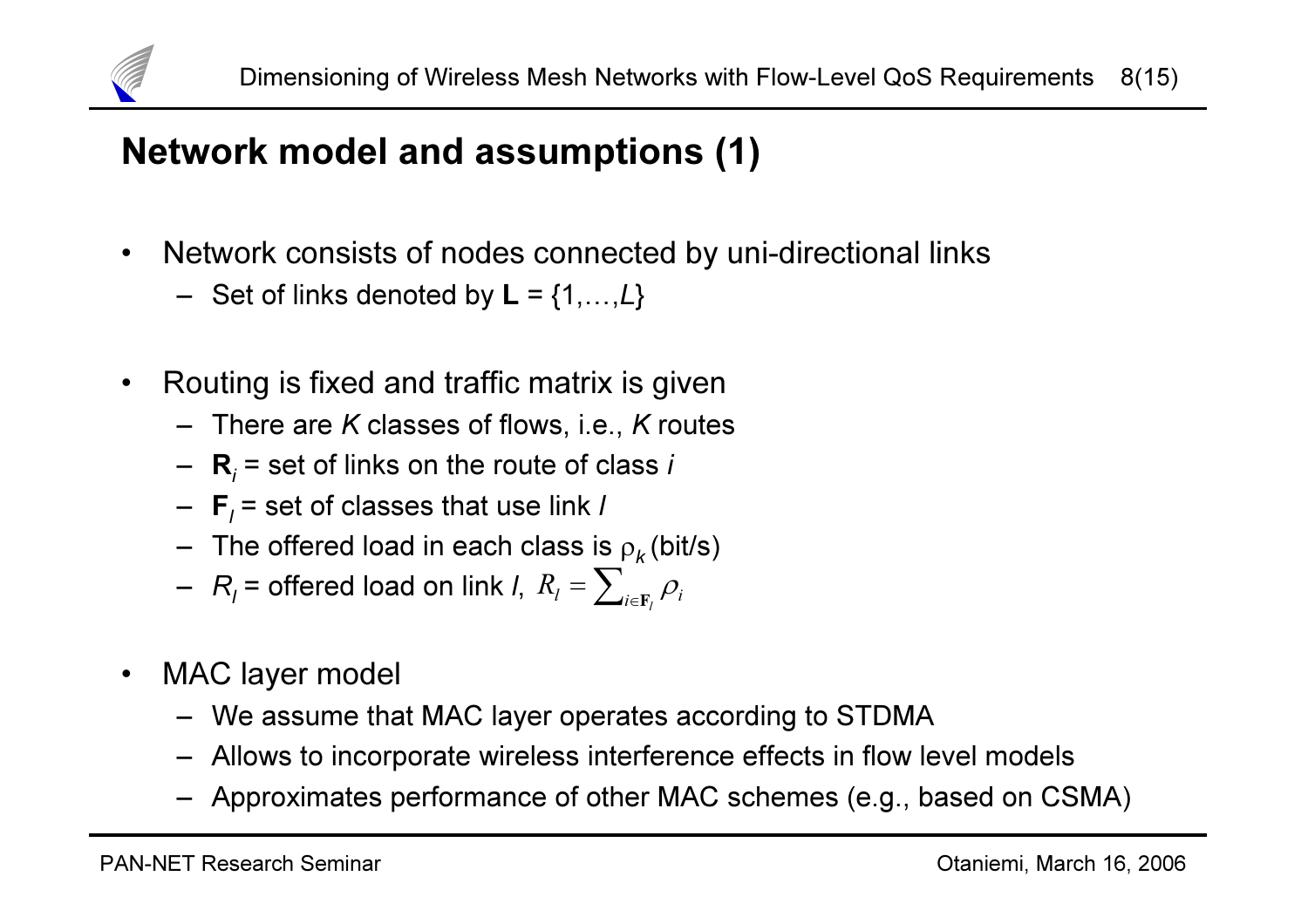

# Network model and assumptions (2)

- $\bullet$  STDMA operation
	- Network characterized by a schedule P and a set of transmission modes  $\textbf{S}$  =  $\{\mathcal{S}_1, \dots, \mathcal{S}_M\}$
	- $-$  Each transmission mode is a vector  $S_i = [s_{i1},...,s_{iL}]$ , where  $s_{ii}$  = 1 if link *l* is used in mode *i* and 0 otherwise
	- Whether link l is used or not depends on the interference model
		- Allows very versatile modeling of interference!
	- Schedule **P** = [ $p_1, \ldots, p_M$ ], where  $p_m$  defines the proportion of time that transmission mode *m* is used
- • Example – Node can only send or receive (1 transmitter) 1 2 3 4  $\overline{\phantom{a}}$  $\sqrt{2}$ = 0 0 1 1 0 1 0 1 1 0 0 1 1 0 1 0 S

 

 $\lceil$ 

 $\overline{\phantom{a}}$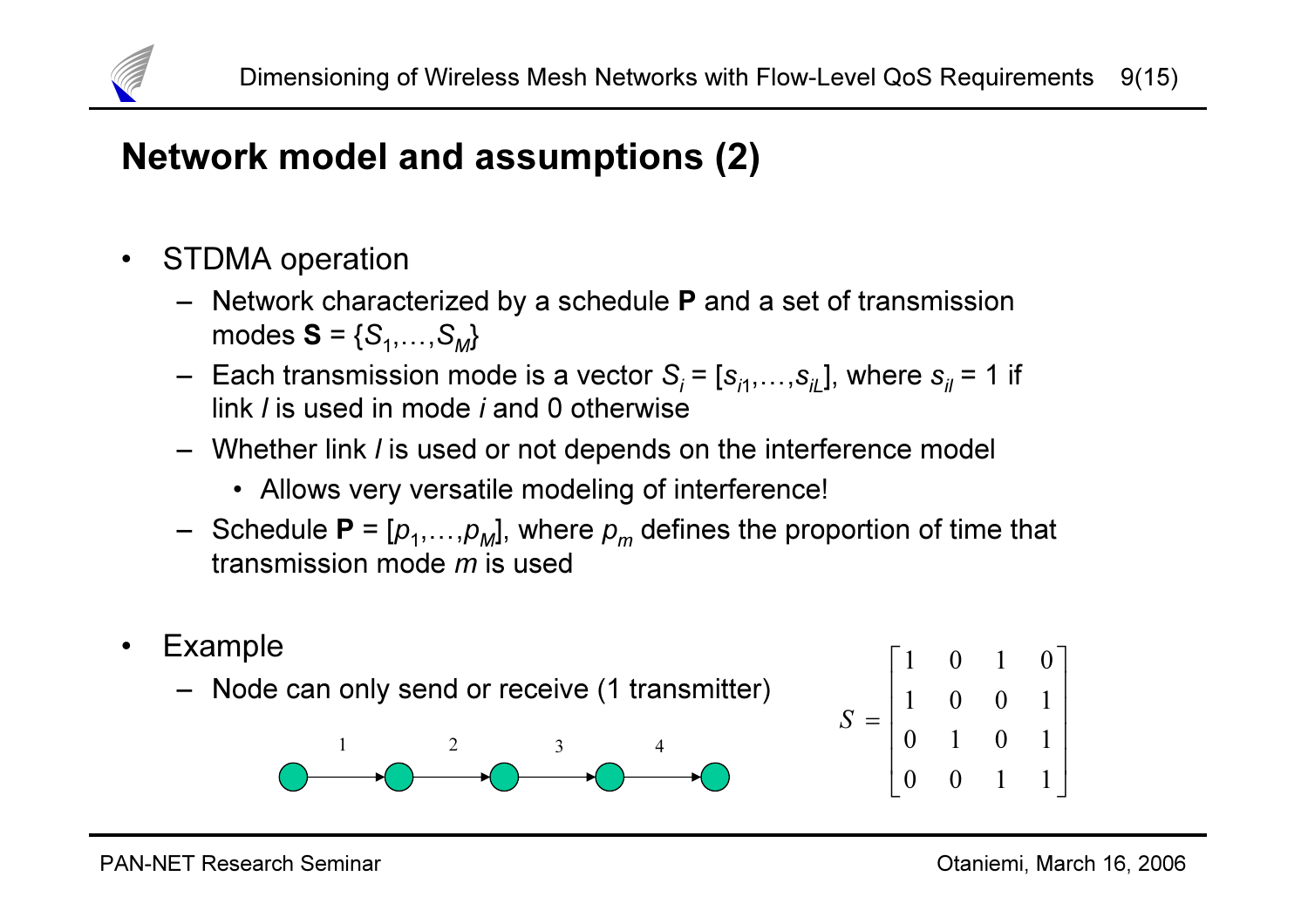

# Network model and assumptions (3)

- $\bullet$  Interference model in this study
	- $-$  Each node has a single transmitter with nominal capacity  $B$  (bit/s)
	- $-$  All nodes have the same radio (i.e., the same  $B)$
	- Each node has a fixed transmission range (constant power)
	- $-$  Within this range the link capacity is constant, i.e.,  $\bm{B}$
	- Interference occurs if receiver hears more than one transmission within its transmission range
	- This type of binary interference can also be modeled using so called clique constraints
- • Impact of interference on link capacities
	- Schedule P determines effective bandwidth of link l

$$
C_l = B \sum_{m=1}^{M} s_{ml} p_m
$$

•Dimensioning task: Find minimum B such that performance is sufficient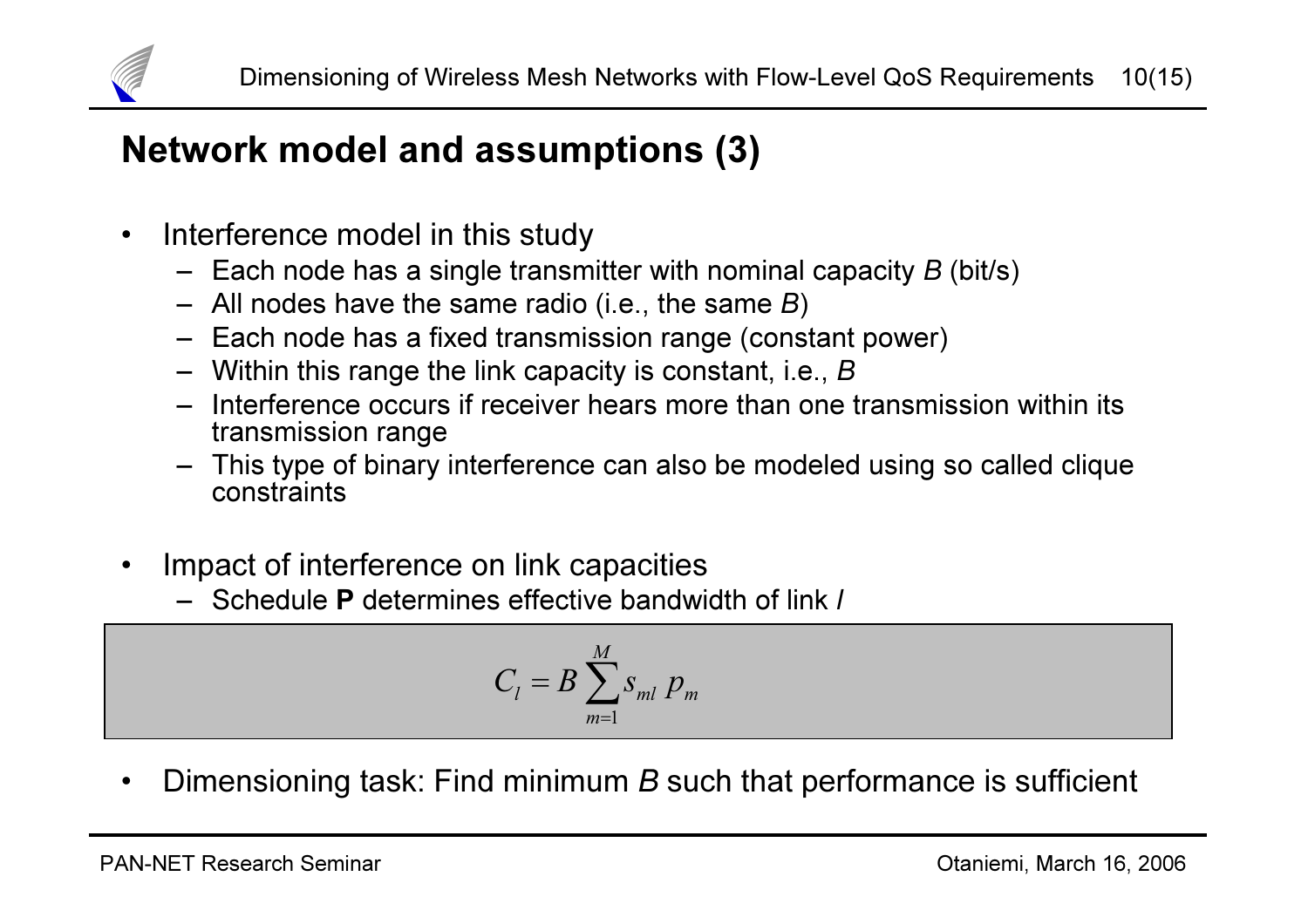

# Dimensioning for sufficient capacity

- •Determine B according to stability limit subject to interference constraints
	- Capacity is "just enough"
- •Non-linear problem can be converted to an equivalent LP-problem

- Let 
$$
q_m = B p_m
$$
  $\implies \sum_{m=1}^{M} q_m = B$ 



PAN-NET Research Seminar **PAN-NET Research Seminar** Channel Computer of the Channel Channel Channel Channel Channel Channel Channel Channel Channel Channel Channel Channel Channel Channel Channel Channel Channel Channel Ch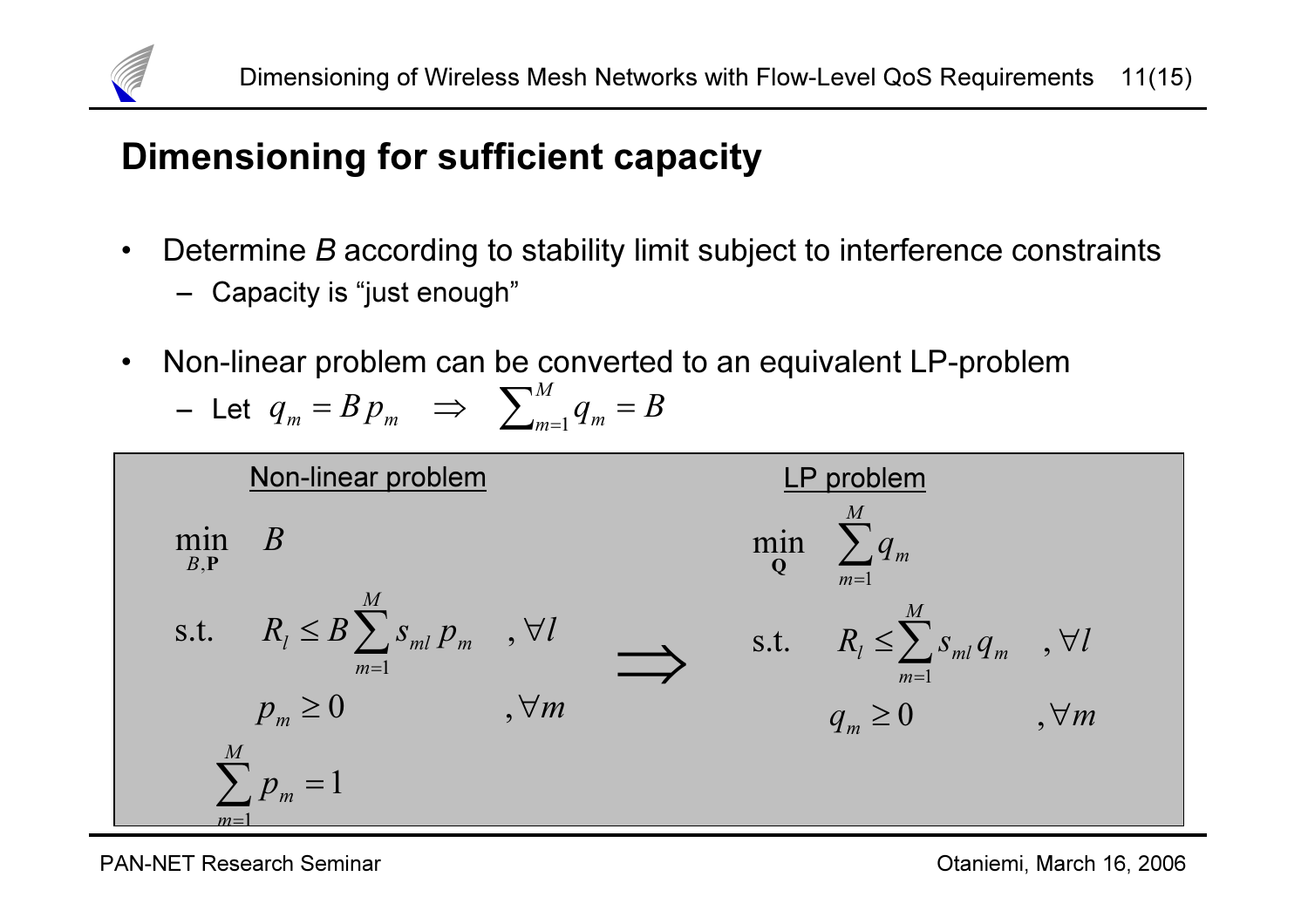

#### Dimensioning with flow-level QoS requirements

- • Joint optimization of MAC layer performance and flow-level performance
	- Minimum throughput requirement for each class, denoted by  $\operatorname{\gamma}_k^{\min}$
	- $\,$  Class- $k$  throughput  $\gamma _{\rm \bf k} ({\bf C})$  depends on capacity vector  ${\bf C} = \left[ {C_1 ,\ldots ,C_L } \right]$

SF - bound for throughput : 
$$
\frac{1}{\gamma_k(\mathbf{C})} = \sum_{l \in R_k} \frac{1}{C_l - R_l}
$$

- Let 
$$
d_l = \sum_{m=1}^{M} s_{ml} p_m
$$
 and  $D(\mathbf{P}) = [d_1, ..., d_M] \Rightarrow \gamma(\mathbf{C}) = \gamma(B \cdot D(\mathbf{P}))$ 

( ) ( ) 10 , s.t. , min1min=≥∀⋅ ≥∀∑=Mmmmkkp p mBDkBγ P<sup>γ</sup> ( ) q mkq mkkMmm≥∀≥∀∑=0 , s.t. , minmin1γ Q γ ⇒

PAN-NET Research Seminar **PAN-NET Research Seminar** Channel Channel Channel Channel Channel Channel Channel Channel Channel Channel Channel Channel Channel Channel Channel Channel Channel Channel Channel Channel Channel Ch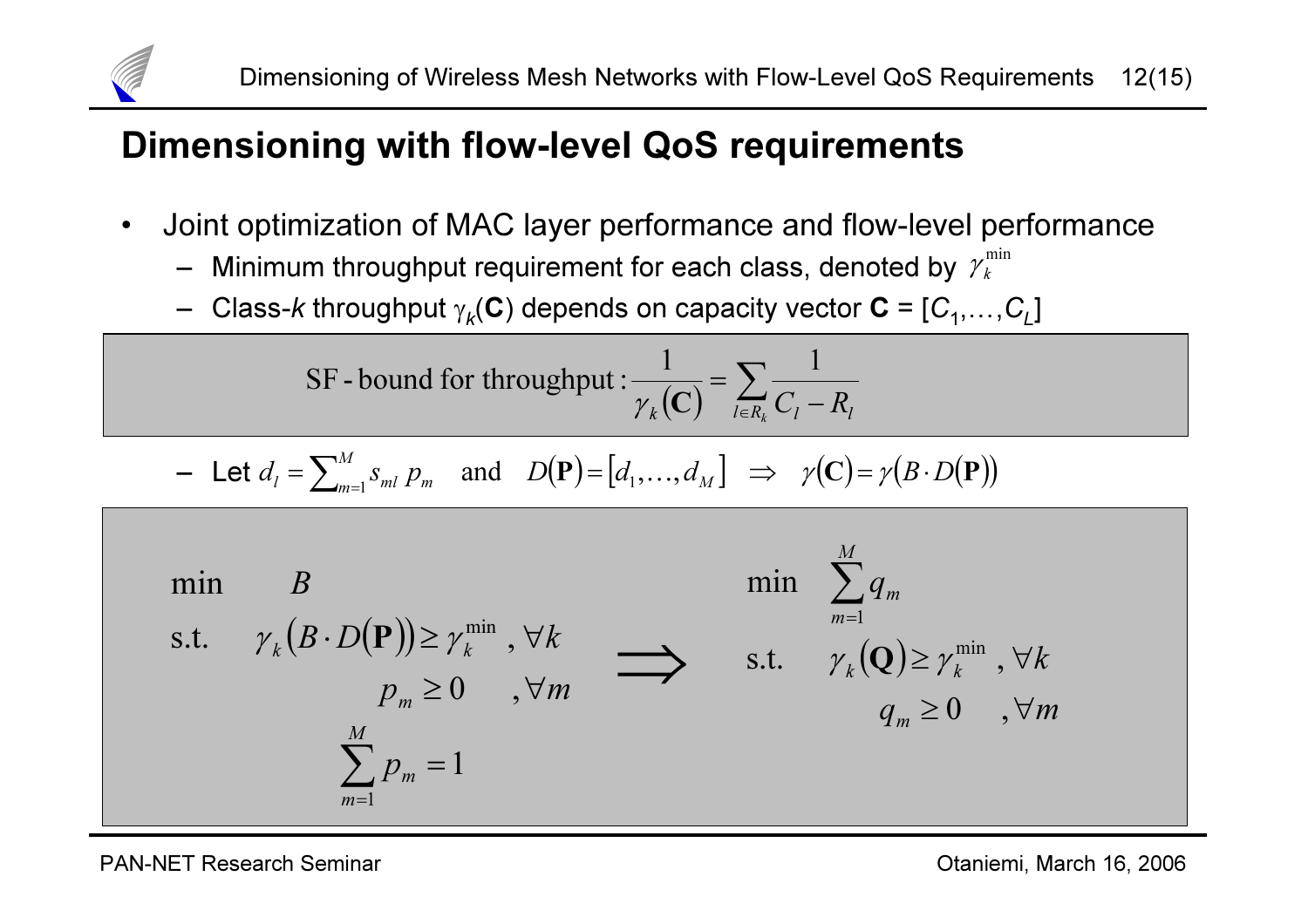

# Simplified flow-level dimensioning method

- • Layered approach
	- Fix schedule according to capacity limit LP-problem
	- $-$  Using that schedule, determine minimum  $B$  that satisfies QoS requirements
- • More detailed
	- Step 1: Solve LP-problem for optimal schedule at MAC layer
		- Denote the result by  $\mathsf{P}^{\star}$
	- $-$  Step 2: Find sufficient B such that throughput for all classes  $\geq \gamma_{k}^{\min}$

$$
B = \max b_k
$$
  

$$
b_k = \{ B : \gamma_k (B \cdot D(\mathbf{P}^*)) = \gamma_k^{\min} \}, \forall k
$$

 $\bullet$ Overestimates the required B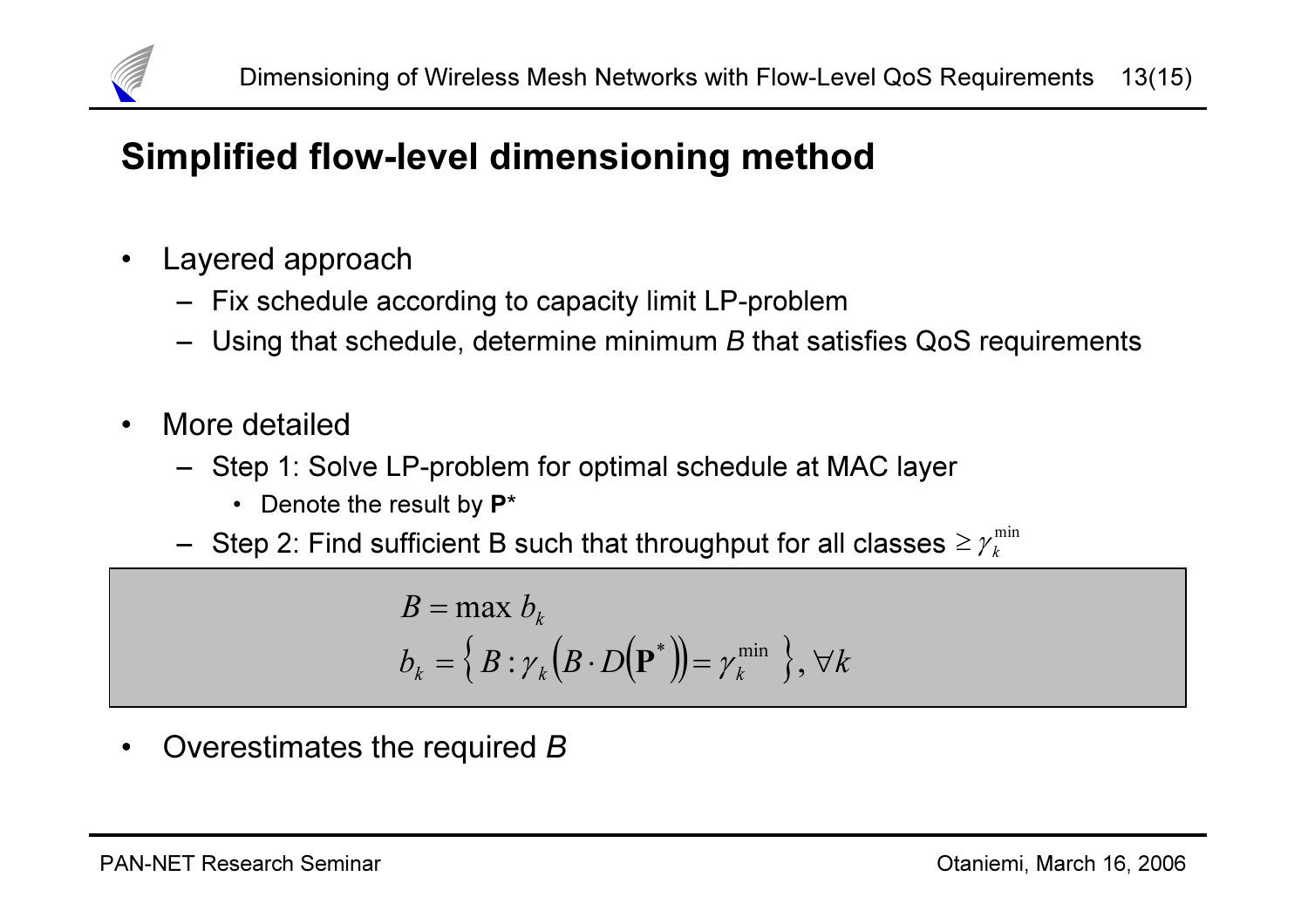

## Numerical example